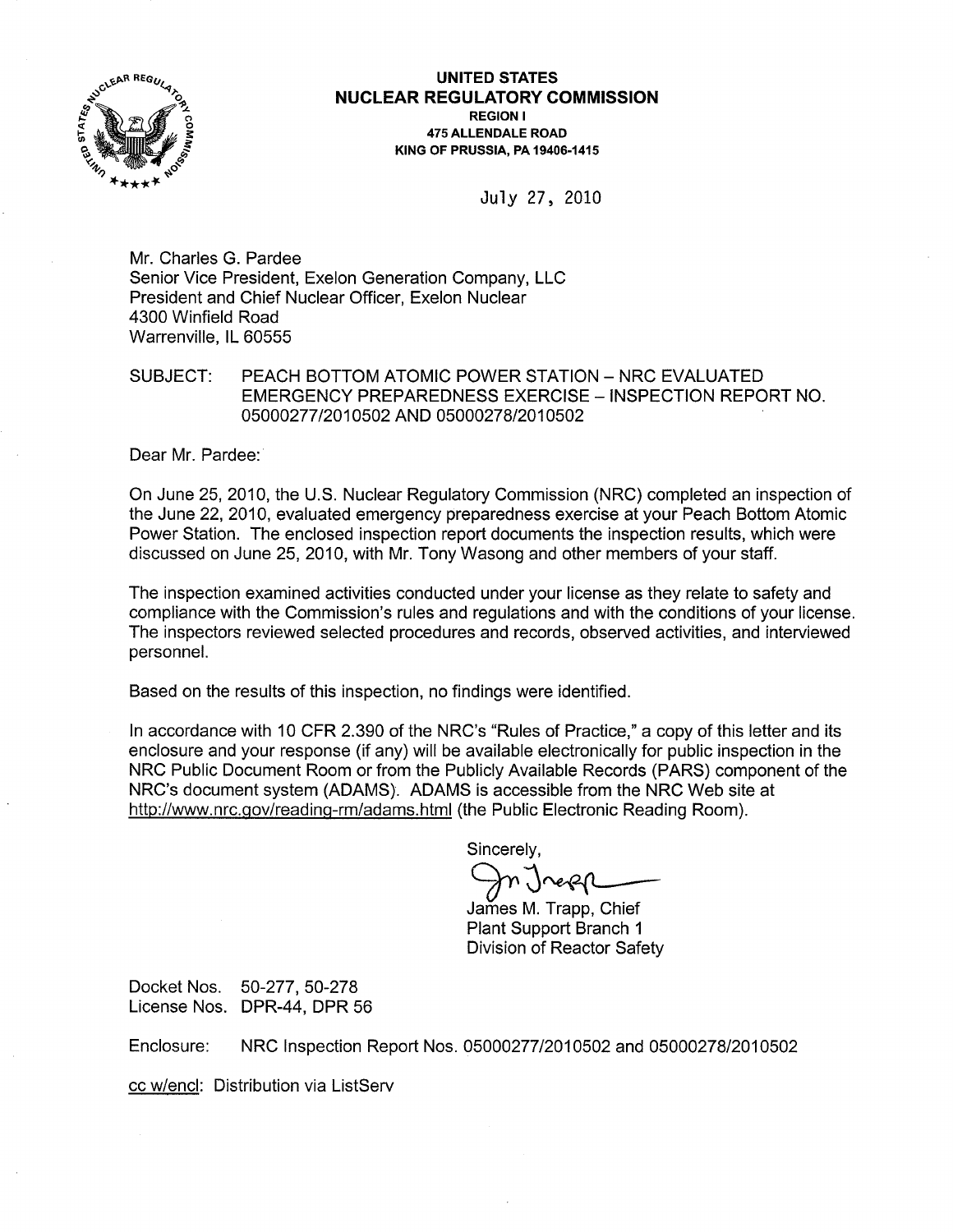Mr. Charles G. Pardee Senior Vice President, Exelon Generation Company, LLC President and Chief Nuclear Officer, Exelon Nuclear 4300 Winfield Road Warrenville, IL 60555

## SUBJECT: PEACH BOTTOM ATOMIC POWER STATION - NRC EVALUATED EMERGENCY PREPAREDNESS EXERCISE - INSPECTION REPORT NO. *05000277/2010502* AND 05000278/2010502

### Dear Mr. Pardee:

On June 25, 2010, the U.S. Nuclear Regulatory Commission (NRC) completed an inspection of the June 22, 2010, evaluated emergency preparedness exercise at your Peach Bottom Atomic power station. The enclosed inspection report documents the inspection results, which were discussed on June 25, 2010, with Mr. Tony Wasong and other members of your staff.

The inspection examined activities conducted under your license as they relate to safety and compliance with the Commission's rules and regulations and with the conditions of your license. The inspectors reviewed selected procedures and records, observed activities, and interviewed personnel.

Based on the results of this inspection, no findings were identified.

In accordance with 10 CFR 2.390 of the NRC's "Rules of Practice," a copy of this letter and its enclosure and your response (if any) will be available electronically for public inspection in the NRC Public Document Room or from the Publicly Available Records (PARS) component of the NRC's document system (ADAMS). ADAMS is accessible from the NRC Web site at http://www.nrc.gov/reading-rm/adams.html(the Public Electronic Reading Room).

> Sincerely, *IRA!*

James M. Trapp, Chief Plant Support Branch 1 Division of Reactor Safety

Docket Nos. 50-277, 50-278 License Nos. DPR-44, DPR 56

Enclosure: NRC Inspection Report Nos. 05000277/2010502 and 05000278/2010502

#### cc w/encl: Distribution via ListServ

| <b>SUNSI Review Complete: JMT</b> | (Reviewer's Initials)                                                                        | <b>ADAMS ACC #ML102080203</b>                                                                                                         |  |
|-----------------------------------|----------------------------------------------------------------------------------------------|---------------------------------------------------------------------------------------------------------------------------------------|--|
|                                   |                                                                                              | DOCUMENT NAME: G:\DRS\Plant Support Branch 1\BARR\EP Ex10 PB\PB EP EX 2010 Report.doc                                                 |  |
|                                   | After declaring this document "An Official Agency Record" it will be released to the Public. |                                                                                                                                       |  |
|                                   |                                                                                              | To receive a copy of this document, indicate in the box: "C" = Copy without attachment/enclosure "E" = Copy with attachment/enclosure |  |
| $"N" = No copv$                   |                                                                                              |                                                                                                                                       |  |

| $\parallel$ OFFICE | <b>RI/DRS</b> | RI/DRP        | ! RI/DRS   |  |
|--------------------|---------------|---------------|------------|--|
| ∥NAME              | SBarr/STB     | PKrohn/ET for | JTrapp/JMT |  |
| II DATE            | 07/26/10      | 07/27/10      | 07/26/10   |  |

OFFICIAL RECORD COpy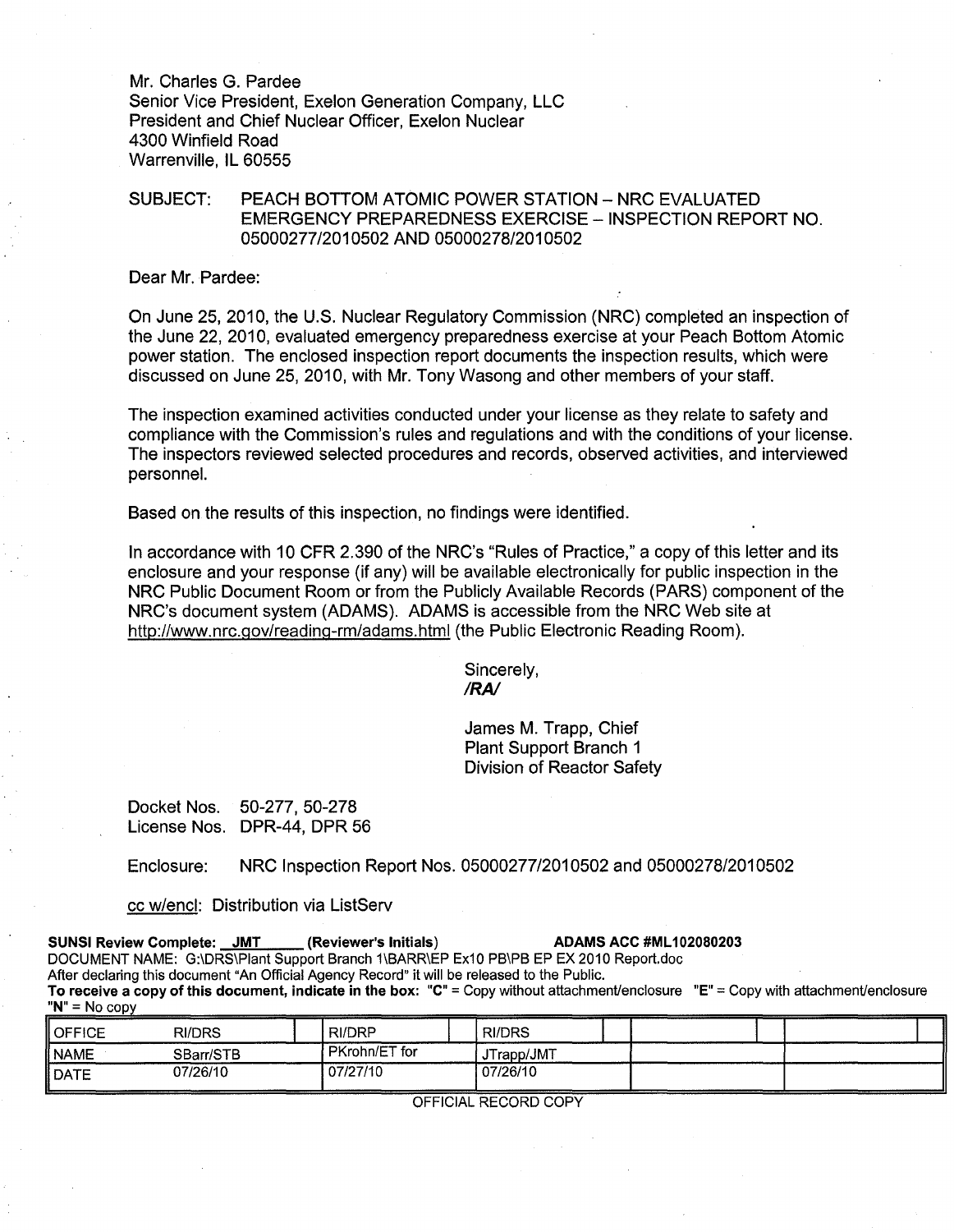C. Pardee 3

Distribution w/encl: (via E-mail) M. Dapas, Acting RA **(R10RAMAIL Resource)**  D. Lew, Acting DRA **(R1 DRPMAIL Resource)**  J. Clifford, DRP **(R1DRPMAIL Resource)**  D. Roberts, DRS **(R1DRSMaii Resource)**  P. Wilson, DRS **(R1DRSMaii Resource)**  P. Krohn, DRP A. Rosebrook, DRP E. Torres, DRP J. Bream, DRP F. Bower, SRI A. Ziedonis, RI S. Schmitt, Resident OA L. Trocine, RI OEDO D. Bearde, DRS RidsNRRPMPeachBottom Resource RidsNrrDorlLpl1-1 Resource@nrc.gov ROPreportsResource@nrc.gov D. Hammons, RAC, FEMA Region III R. Kahler, NSIR/EPD S. LaVie, NSIR/EPD J. Trapp, DRS S. Barr, DRS C. Crisden, DRS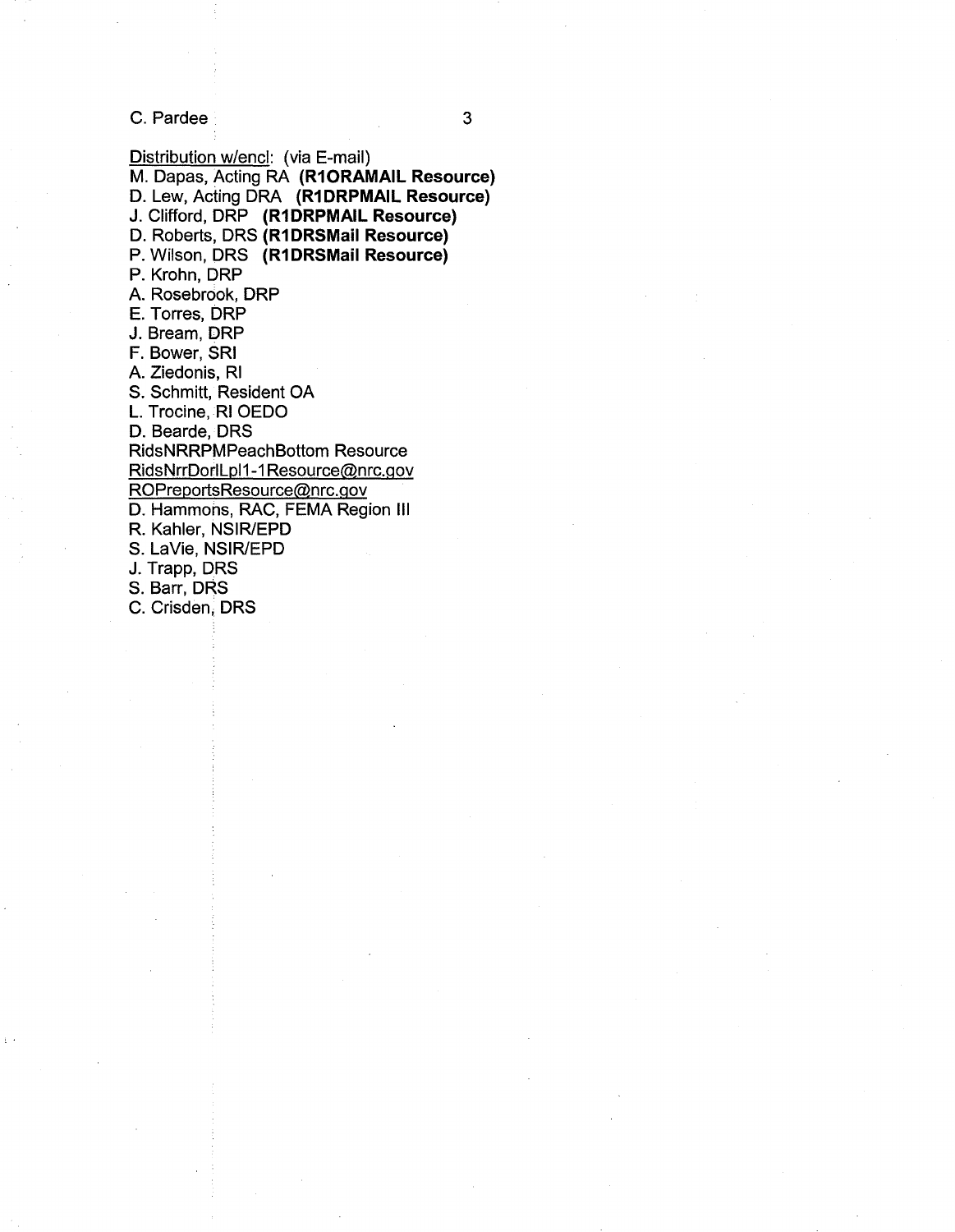## U.S. NUCLEAR REGULATORY COMMISSION

## REGION I

| Docket Nos:        | 50-277, 50-278                                                                                                                                                                                                                                                                                                       |
|--------------------|----------------------------------------------------------------------------------------------------------------------------------------------------------------------------------------------------------------------------------------------------------------------------------------------------------------------|
| License Nos:       | DPR-44, DPR-56                                                                                                                                                                                                                                                                                                       |
| <b>Report Nos:</b> | 05000277/2010502, 05000278/2010502                                                                                                                                                                                                                                                                                   |
| Licensee:          | <b>Exelon Generation Company, LLC</b>                                                                                                                                                                                                                                                                                |
| Facility:          | Peach Bottom Atomic Power Station, Units 2 and 3                                                                                                                                                                                                                                                                     |
| Location:          | Delta, Pennsylvania                                                                                                                                                                                                                                                                                                  |
| Dates:             | June 21 - June 25, 2010                                                                                                                                                                                                                                                                                              |
| Inspectors:        | S. Barr, Sr. Emergency Preparedness Inspector, DRS, Region I (Lead)<br>A. Ziedonis, Resident Inspector - Peach Bottom, DRP, Region I<br>J. D'Antonio, Senior Operations Engineer, DRS, Region I<br>P. Elkman, Sr. Emergency Preparedness Inspector, DRS, Region IV<br>R. Montgomery, Reactor Engineer, DRP, Region I |
| Approved By:       | James M. Trapp, Chief<br>Plant Support Branch 1                                                                                                                                                                                                                                                                      |

Division of Reactor Safety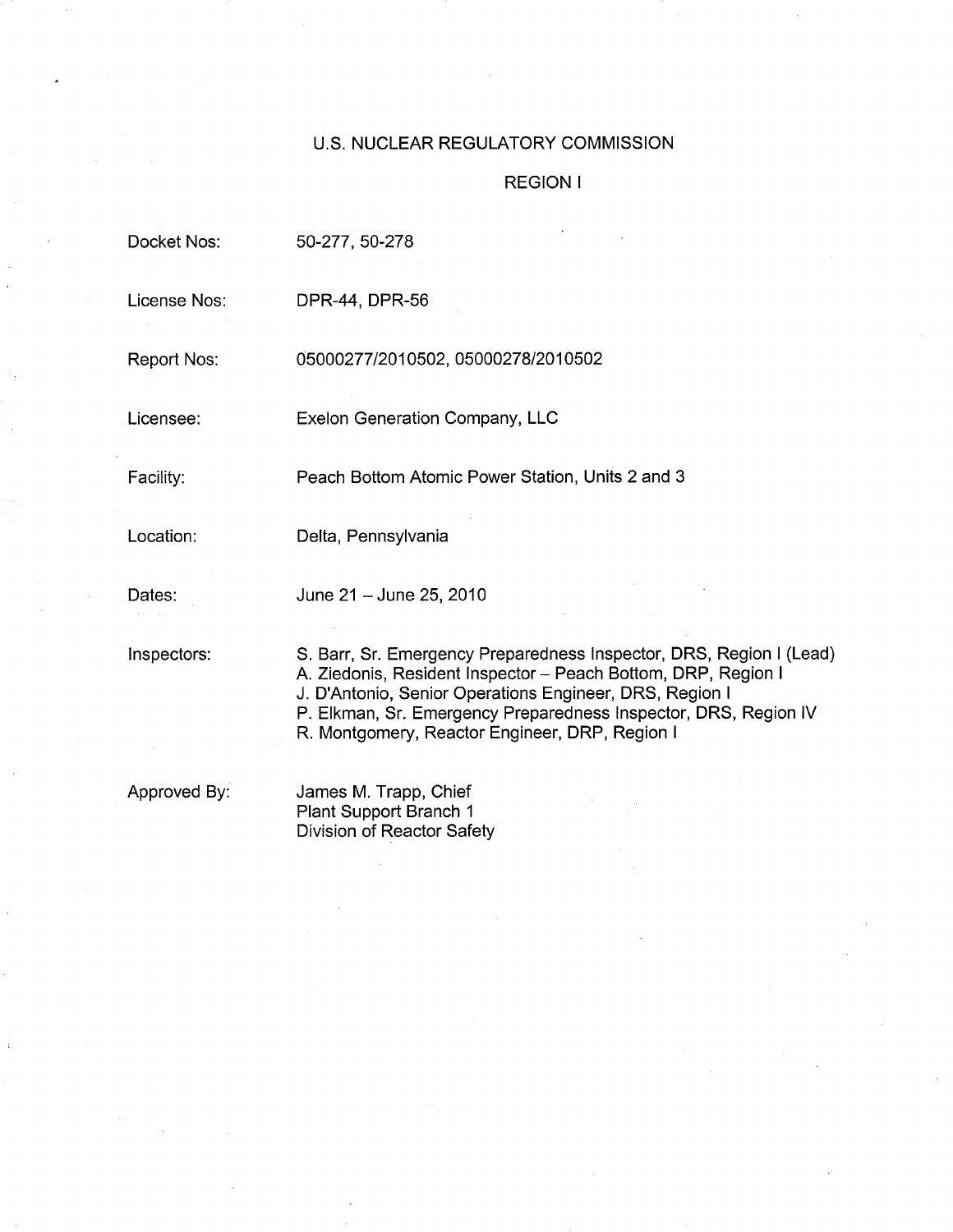## **SUMMARY OF FINDINGS**

**IR** 05000277/2010502, 05000278/2010502; 06/21/2010-06/25/2010; Peach Bottom Atomic Power Station; Exercise Evaluation; Emergency Action Level and Emergency Plan Changes; Emergency Preparedness Performance Indicators.

This was an announced inspection conducted by four region-based inspectors and one resident inspector. No findings of significance were identified. The NRCs program for overseeing the safe operation of commercial nuclear power reactors is described in NUREG-1649, "Reactor Oversight Process;' Revision 4, dated December 2006.

## **Cornerstone: Emergency Preparedness**

A. NRC-Identified and Self-Revealing Findings

No findings were identified.

B. Licensee-Identified Findings

None.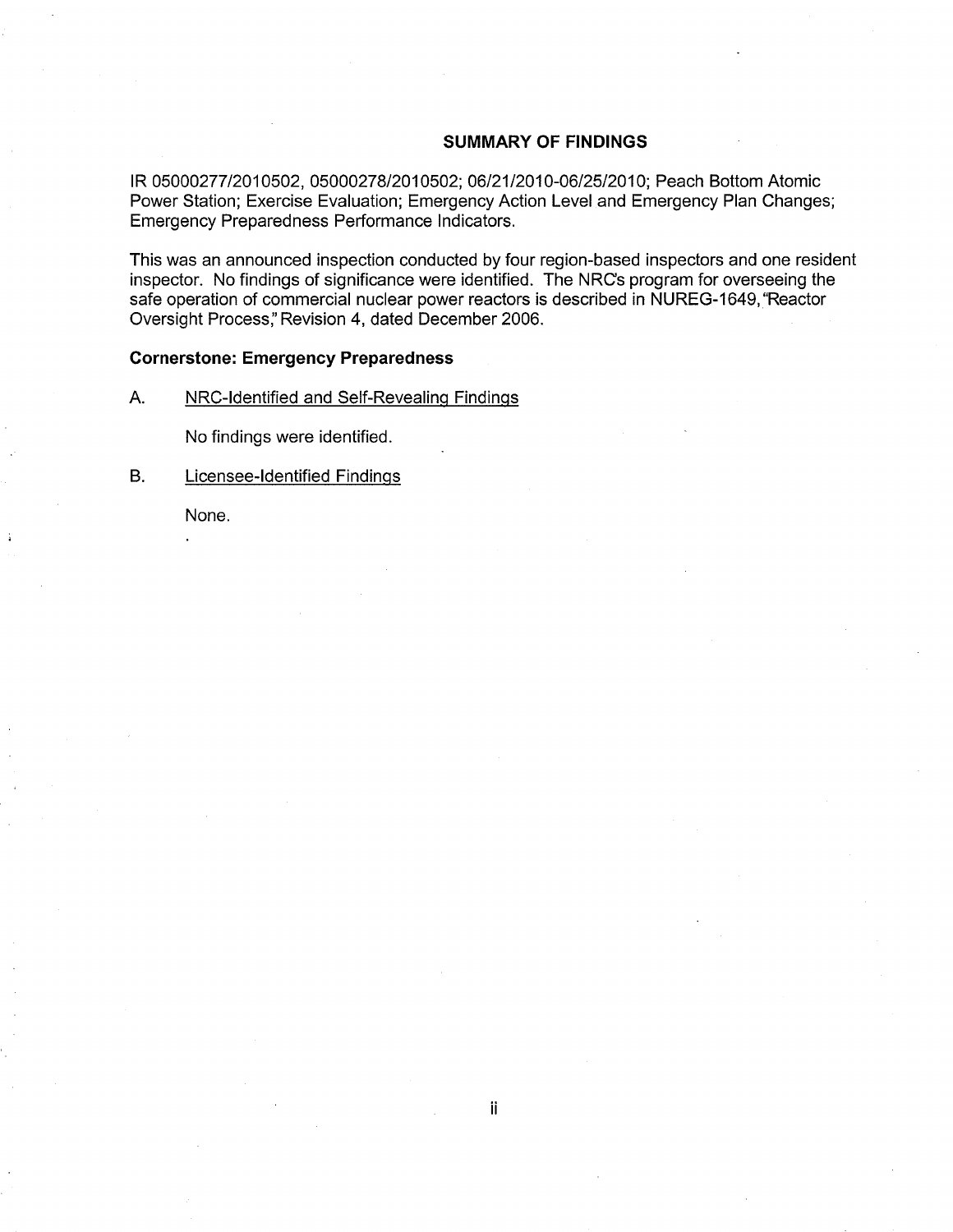## REPORT DETAILS

#### 1. **REACTOR SAFETY**

Cornerstone: Emergency Preparedness (EP)

## 1 EP1 Exercise Evaluation (71114.01-1 Sample)

#### a. Inspection Scope

Prior to the June 22,2010, emergency preparedness exercise, the NRC inspectors conducted an in-office review of the exercise objectives and scenario, which Exelon had submitted to the NRC, to determine if the exercise would test major elements of the Peach Bottom Emergency Plan as required by 10 CFR 50.47(b)(14). This overall exercise inspection activity represented the completion of one sample on a biennial cycle.

The exercise evaluation consisted of the following review and assessment:

- The adequacy of Exelon's performance in the biennial full-participation exercise regarding the implementation of the risk-significant planning standards (RSPS) described in 10 CFR 50.47(b)(4), (5), (9), and (10), which are: emergency classification; offsite notification; radiological assessment; and protective action recommendations, respectively.
- The overall adequacy of Exelon's Peach Bottom emergency response facilities with regard to NUREG-0696, 'Functional Criteria for Emergency Response Facilities:' and Emergency Plan commitments. The facilities assessed were the Control Room Simulator, Technical Support Center (TSC), Emergency Operations Facility (EOF), and Joint Information Center (JIC).
- A review of other performance areas, such as: the Peach Bottom emergency response organization's (ERO's) recognition of abnormal plant conditions; command and control; intra- and inter-facility communications; prioritization of mitigating activities; utilization of repair and field monitoring teams; interface with offsite agencies; staffing and procedure adequacy; and the overall implementation of the emergency plan and its implementing procedures.
- A review of past performance issues from the last NRC Peach Bottom exercise inspection report and Exelon's Peach Bottom EP drill reports, to determine the effectiveness of licensee corrective actions as demonstrated during the June 22, 2010, exercise and to ensure compliance with 10 CFR 50.47(b)(14).
- The licensee's post-exercise critiques, to evaluate Exelon's self-assessment of its ERO performance during the June 22, 2010, exercise and to ensure compliance with 10 CFR 50, Appendix E, Section IV.F.2.g.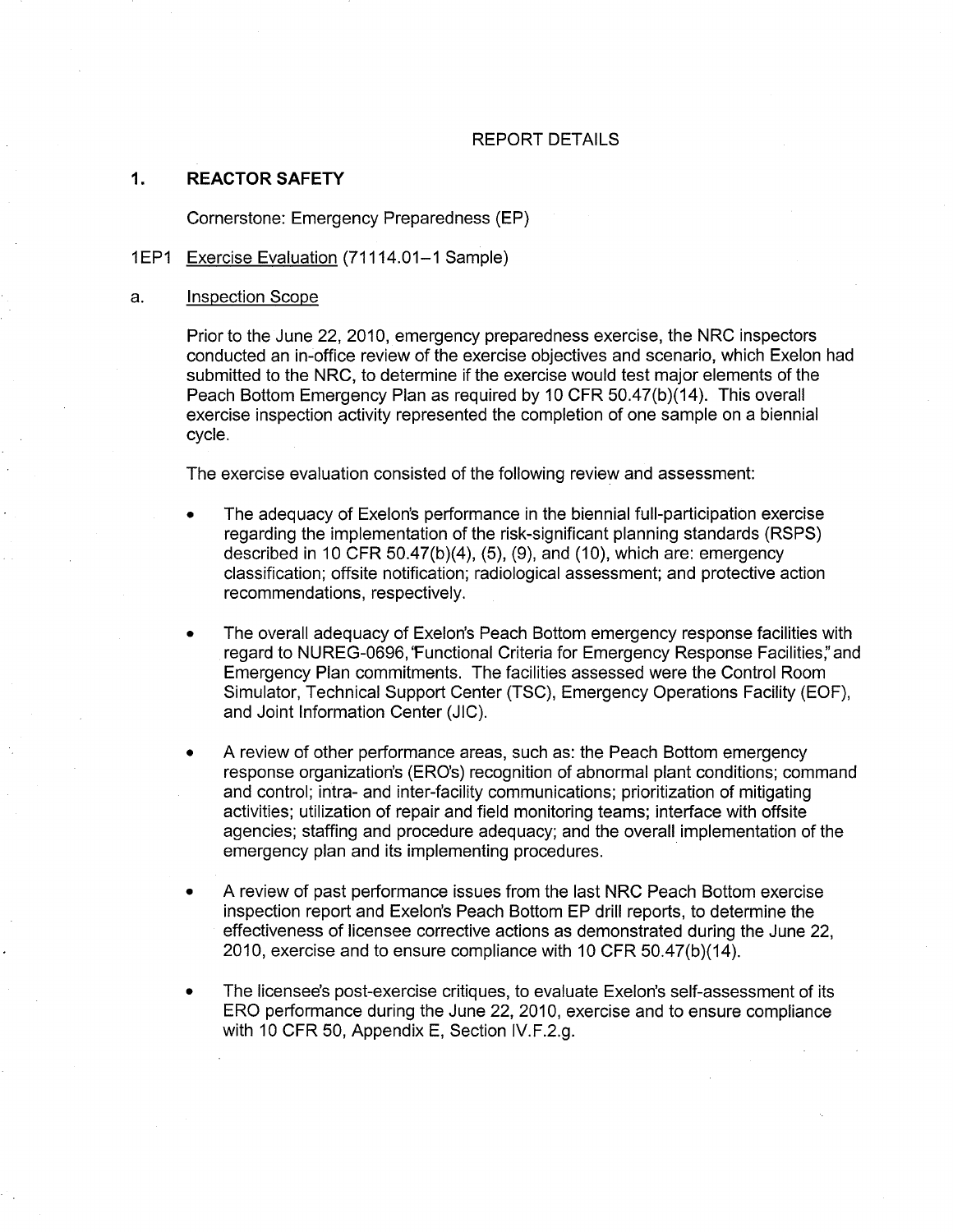The inspectors reviewed the documents listed in the attachment to this report.

b. Findings

No findings were identified.

## 1 EP4 Emergency Action Level (EAL) and Emergency Plan Changes (71114.04 - 1 Sample)

#### a. Inspection Scope

Since the last NRC inspection of this program area, in July 2009, Exelon implemented various revisions of the different sections of the Peach Bottom Emergency Plan. Exelon had determined that, in accordance with 10 CFR 50.54(q), any change made to the Plan, and its lower-tier implementing procedures, had not resulted in any decrease in effectiveness of the Plan, and that the revised Plan continued to meet the requirements of 10 CFR 50.47(b) and Appendix E to 10 CFR 50. The inspectors reviewed all Peach Bottom EAL changes made since July 2009, and conducted a sampling review of other Emergency Plan changes, including the changes to lower-tier emergency plan implementing procedures, to evaluate for any potential decreases in effectiveness of the Emergency Plan. However, this review was not documented in an NRC Safety Evaluation Report and does not constitute formal NRC approval of the changes. Therefore, these changes remain subject to future NRC inspection in their entirety.

b. Findings

No findings were identified.

## 4. **OTHER ACTIVITIES (OA)**

## 40A1 Performance Indicator (PI) Verification (71151 - 3 Samples)

#### a. Inspection Scope

The inspectors reviewed data for the Peach Bottom EP Pis, which are: (1) Drill and Exercise Performance (DEP); (2) Emergency Response Organization (ERO) Drill Participation; and, (3) Alert and Notification System (ANS) Reliability. The last NRC EP inspection at Peach Bottom was conducted in the third calendar quarter of 2009, so the inspectors reviewed supporting documentation from EP drills, training records, and equipment tests from the third calendar quarter of 2009 through the first quarter of 2010, to verify the accuracy of the reported PI data. The review of these Pis was conducted in accordance with NRC Inspection Procedure 71151, using the acceptance criteria documented in NEI 99-02, "Regulatory Assessment Performance Indicator Guidelines," Revision 6.

This inspection activity represented the completion of three samples.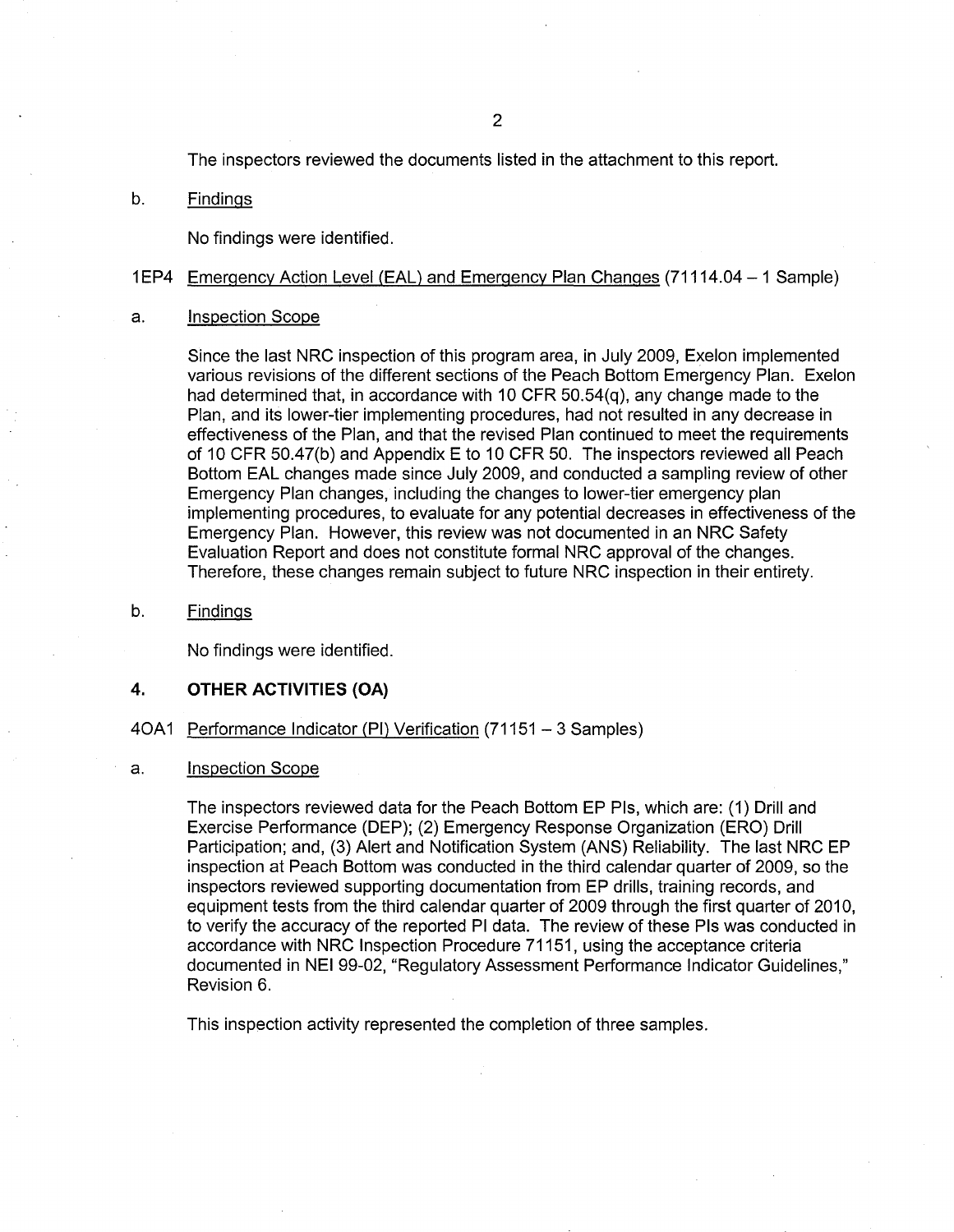## b. Findings

No findings were identified.

## 40A6 Meetings. Including Exit

On June 25, 2010, the inspectors presented the results of this inspection to Mr. Tony Wasong, Site Training Manager, and other members of the Exelon staff. No proprietary information was provided to the inspectors during this inspection.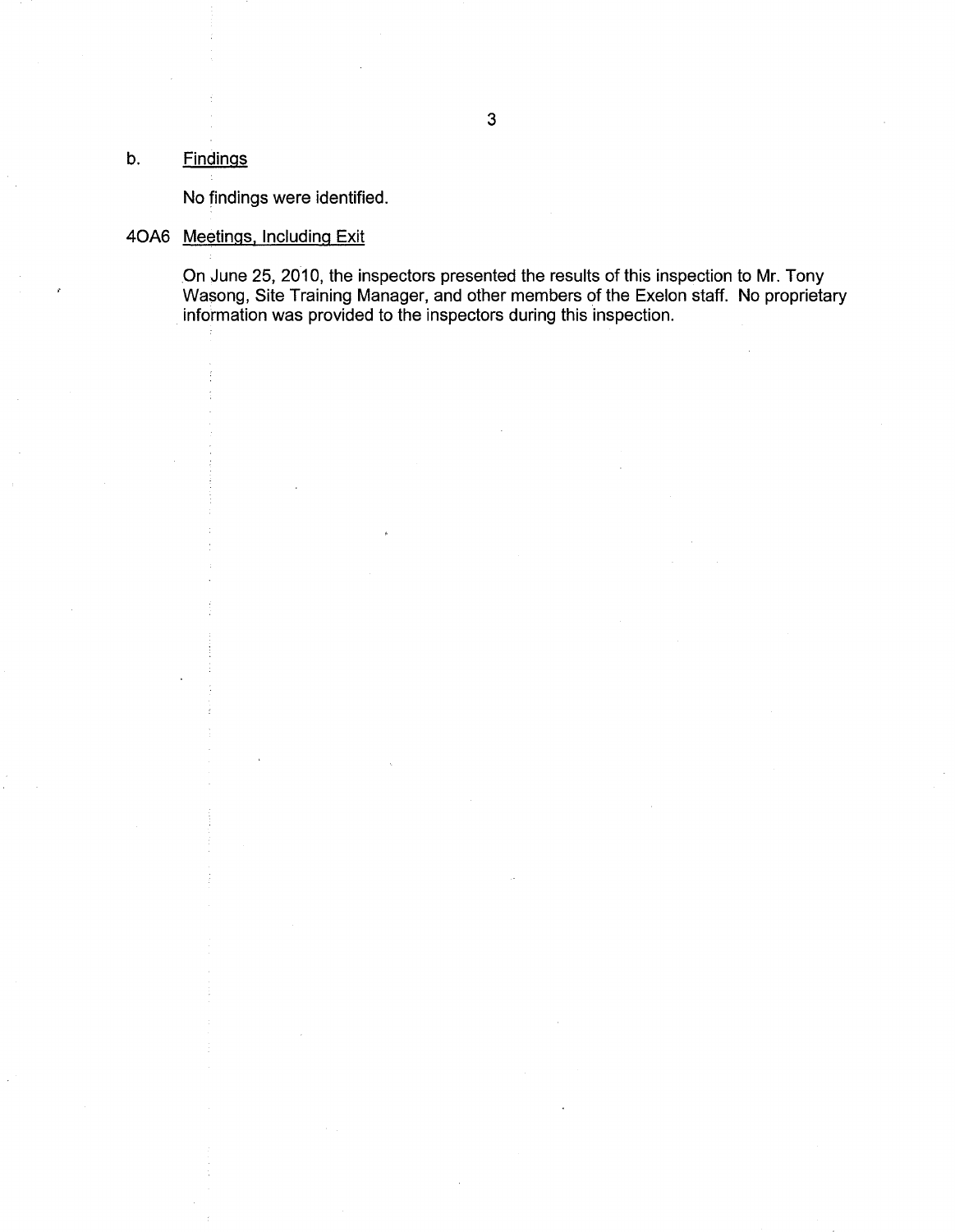#### **ATTACHMENT**

#### **SUPPLEMENTAL INFORMATION**

### **KEY POINTS OF CONTACT**

#### **Licensee Personnel**

T. Wasong, Site Training Manager

G. Jardel, Emergency Planning Manager

D. Striebig, Emergency Preparedness Coordinator

## **LIST OF ITEMS OPENED, CLOSED, AND DISCUSSED**

None.

#### **LIST OF DOCUMENTS REVIEWED**

#### **Section 1 EP1: Exercise Evaluation**

EP-AA-1000, Exelon Nuclear Standardized Emergency Plan (Revision 20) EP-AA-1007, Peach Bottom Atomic Power Station Emergency Plan Annex (Revision 19) Peach Bottom Emergency Plan Implementing Procedures Peach Bottom June 22, 2010, Emergency Exercise Scenario Package Peach Bottom Emergency Preparedness Drill Reports, January 2009-June 2010 Condition Reports generated as a result of the June 22, 2010, exercise (As documented in PBAPS 2010 Graded Exercise Evaluation Report, dated July 22, 2010)

#### **Section 1EP4: Emergency Action Level and Emergency Plan Changes**

EP-AA-1000, Exelon Nuclear Standardized Emergency Plan (Revision 20) EP-AA-1008, Limerick Generating Station Emergency Plan Annex (Revision 19) EP-AA-120, Emergency Plan Administration (Revision 10) 10CFR50.54(q) Reviews 09-19; 09-95; 10-01; 10-02; 10-04; 10-05; 10-06; 10-17; 10-25; 10-38; 10-40; 10-48

#### **Section 40A1: Performance Indicator Verification**

LS-AA-2110, Monthly Data Elements for NRC Emergency Response Organization Drill Participation (Revision 6)

LS-AA-2120, Monthly Data Elements for NRC Drill/Exercise Performance (Revision 4) LS-AA-2130, Monthly Data Elements for NRC Alert and Notification System Reliability (Revision 5)

ERO Drill Participation PI data, July 2009-March 2010 Alert Notification System PI data, July 2009-March 2010 DEP PI data, July 2009-March 2010

#### A-1